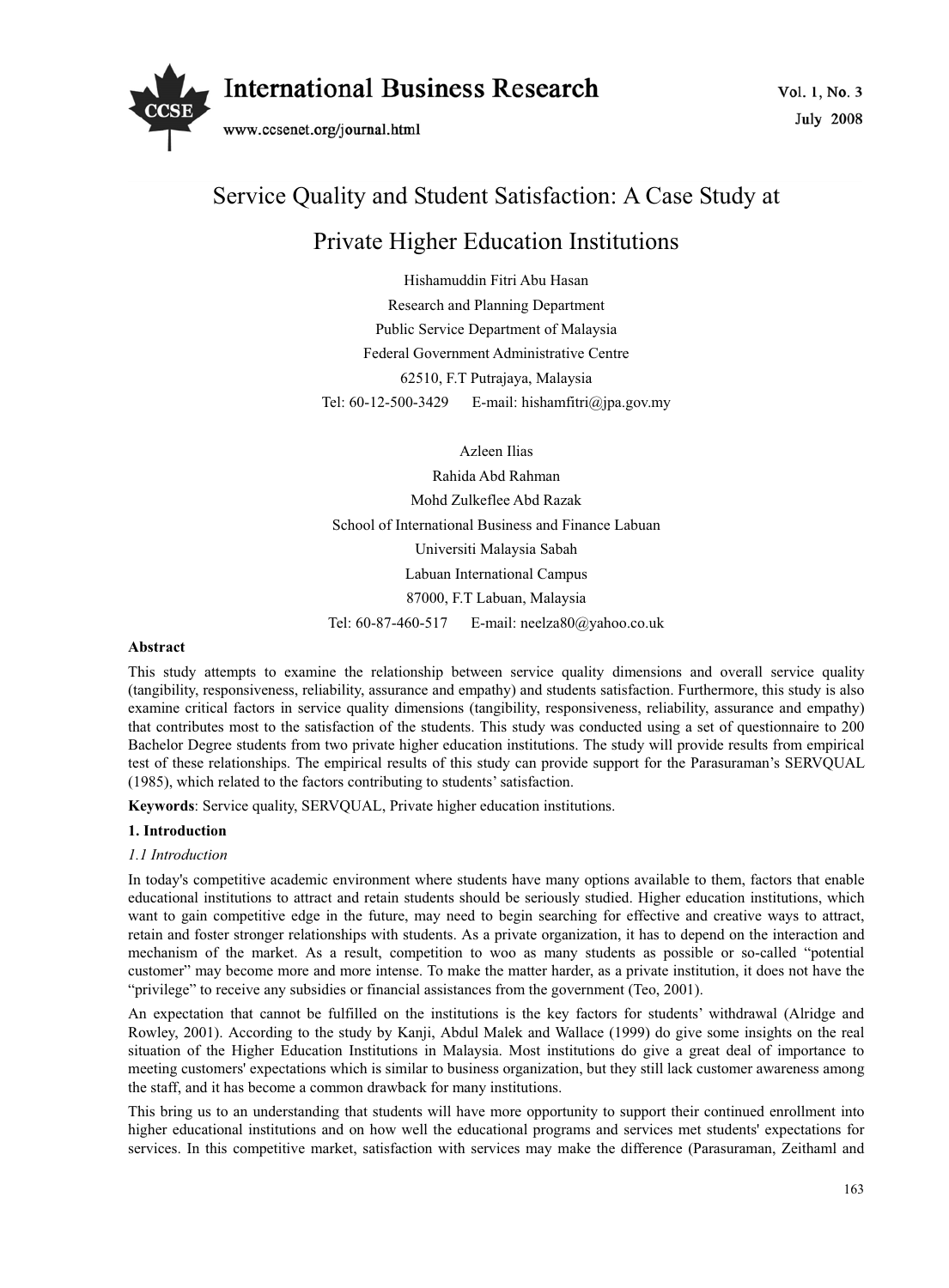Berry 1996). This study attempts to explore the aspects of service quality and the level of satisfaction among the students of private higher education institutions.

# *1.2 Problem Statement*

Particularly in Malaysia, National Accreditation Body (LAN) once had to reject accreditation applications of 40 programs by private higher learning institutions due to the weaknesses in core course structures. Among factors that contributed toward the problems were the lecturers' lack of skills to handle the task and failure to attain the required curriculum standard set up by LAN (Mohd Feroz Abu Bakar, 2004).

The government for example has for long not compromising on the quality of education offered and hope to see that the private higher education will provide a quality education toward the students ("We won't compromise", 2001). This of course is in-synchronization with the current trend in education industry. Former Education Minister Tan Sri Musa Mohamad, has once made a statement regarding the weakness in the private HEI. According to him, he is aware there is a change of attitude among the present students nowadays as they are getting bolder in exercising their rights to demand for quality. One of his remarks on this issue is,

*"Don't be surprised if a student takes one of you to court for not teaching properly."* 

#### (Rajah and Nadarajah, 2000).

In fact this is true as an issue on professionalism of an administration and the academic staffs of the private higher institution has been raised in one of the newspaper by the frustrated student due to his/her college misguided concern on issues like college reputation by "forcing" the students to involve in charitable activities that in the end overlook the bigger issue which is their academic performance ("Unprofessional College", 2004). This of course shows that students nowadays are indeed do not wait and see for the changes to be made but will put an effort to find an effective channels to voice their grievances if the management do not demonstrate that they care towards the complaints.

The intention here is obvious and well made but the problem is, comparing to the public higher education learning, it seems the perceptions of the people toward the private higher education tend to be biased in term of quality. It seems that the majority of students and parents especially Bumiputera place their hopes on public higher education institutions. If the students fail to be offered a place there, the perception is that he or she will have a bleak future. This is something that should not happen, as even the Prime Minister himself does not want these institutions to be the "last resort options" or a poorer alternative to public universities (Ling, 2003).

#### *1.3 Research Question*

RQ1: Determine the relationship between service quality dimensions and satisfaction among the students in two private higher institutions?

RQ2: What are critical factors in service quality that contribute most to the satisfaction of the students?

#### *1.4 Research Objectives*

Generally, the purpose of this study is to determine the relationship between service quality and student satisfaction in two private higher institutions. Several factors in service quality that will be discussed and analyzed are Tangibility, Assurance, Reliability, Responsiveness and Empathy.

# The purpose of this research:

(1) To examine the relationship between service quality dimensions (tangibility, responsiveness, reliability, assurance, empathy and overall service quality) and students satisfaction

(2) To examine critical factors in service quality (tangibility, responsiveness, reliability, assurance and empathy) that contributes most to satisfaction.

## *1.5 Significance of the Study*

Enhancing service quality has been demonstrated across numerous industries. The quality of service that can be applied to universities, especially to private universities, differentiates them from their public counterparts. Private HEI while attempting to compete at academic levels with other HEIs should offer an added advantage to champion quality services to their students. Notably, it can even be assumed to be an important road to the competitive excellence for the service oriented organization as by neglecting these aspects of quality services will put such organization at a competitive disadvantage compared to its counterparts because most of its revenues are enrollment related thus affecting its financial health (Zammuto et al., 1996). This study is important because it is going to measure the level of service quality and the level of satisfaction among the students as have been stressed by Iacobucci, Ostrom and Grayson (1995), "Presumably, if quality programs were initiated based on marketing research- that is, the changes were market driven and customer oriented- the quality improvements should lead to customer satisfaction" (p. 296). The result from the study can be used to give valuable information on the elements and the dimensions, which have been given a priority by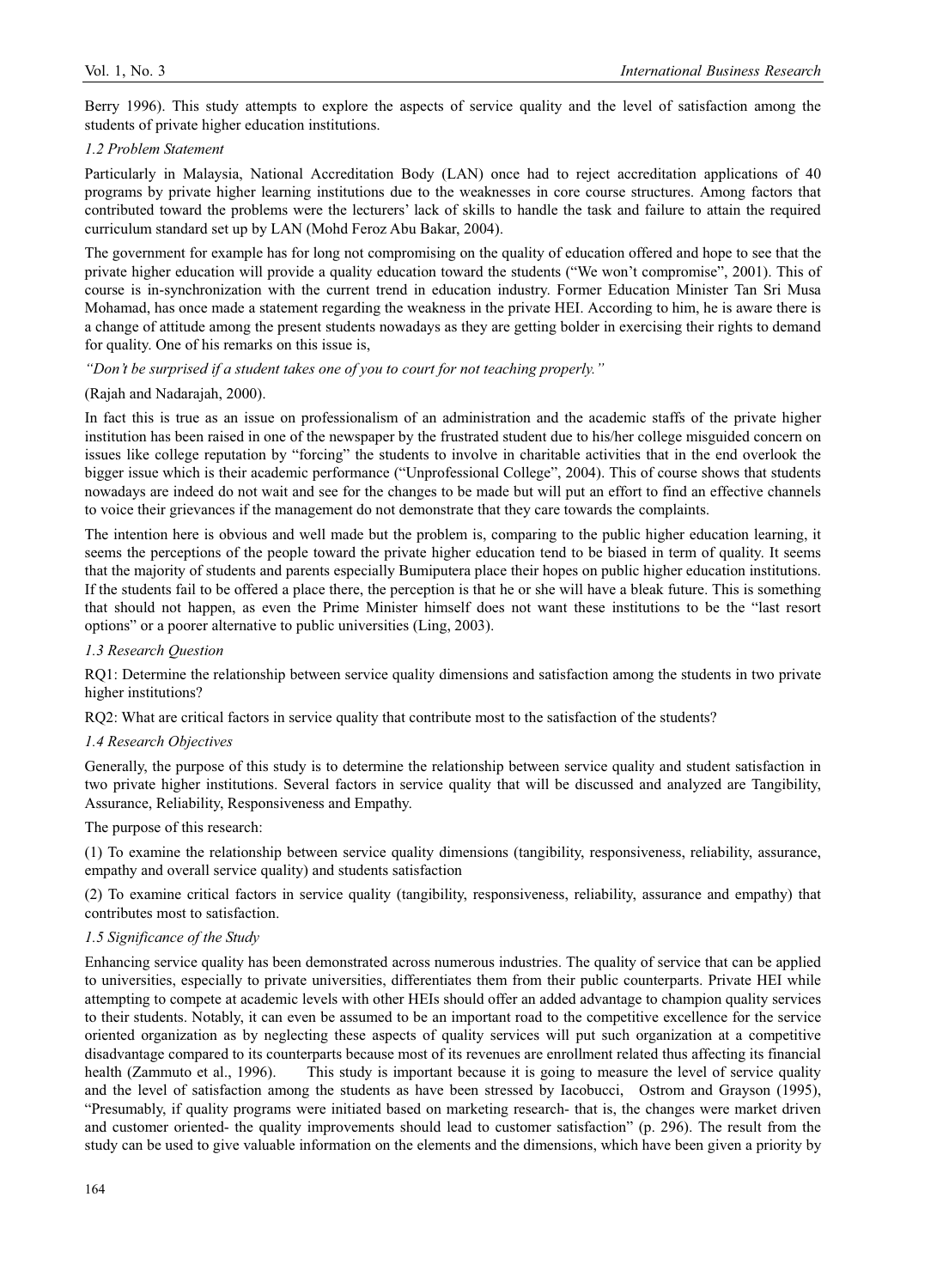students in assessing the quality of services and satisfaction. In addition to that, this study is going to provide the conclusions and some recommendations, which are hoped that it's going to provide useful information to the private higher education institutions.

# **2. Literature**

# *2.1 Student Satisfaction*

Kotler and Clarke (1987) define satisfaction as a state felt by a person who has experience performance or an outcome that fulfill his or her expectation. Satisfaction is a function of relative level of expectations and perceives performance. The expectation may go as far as before the students even enter the higher education, suggesting that it is important to the researchers to determine first what the students expect before entering the university (Palacio, Meneses and Perez, 2002). In contrary, Carey, Cambiano and De Vore (2002), believe that satisfaction actually covers issues of students' perception and experiences during the college years.

While most student satisfaction study focus on the perspective of customer, researchers is facing a problem of creating a standard definition for student satisfaction thus providing a need of customer satisfaction theory to be selected and modified so that it can explain the meaning of student satisfaction (Hom, 2002). Even though it is risky to view students as customer, but given the current atmosphere of higher education marketplace, there is a new moral prerogative that student have become "customer" and therefore can, as fee payers, reasonably demand that their views be heard and acted upon (William, 2002).

# *2.2 Service Quality*

A definition of quality revolves around the idea that quality has to be judged on the assessment of the user or consumer of the service. The construct of quality as conceptualized in the services literature is based on the *perceived quality*. Perceived quality is defined as the consumer's judgment about an entity's overall experience or superiority (Zeithaml, 1987; Zammuto et al. 1996). Similarly, Parasuraman, Zeithaml and Berry (1990) also concluded that consumer perceptions of service quality result from comparing expectations prior to receiving the service, and their actual experience of the service. Perceived quality is also seen as a form of attitude, related to, but not the same as satisfaction, and resulting from a comparison of expectations with perceptions of performance (Rowley, 1996).

Therefore, perceived service quality could be the product of the evaluations of a number of service encounters and in this case, of a student, these could range from encounters with office staff, to encounters with tutors, lecturers, the head of departments, etc (Hill, 1995). As a result, if an organization regularly provides service at a level that exceeds customer expectations, the service will be evaluated as high quality. In contrast, if an organization fails to meet customer expectations, the service will be judge as poor quality (Zammuto et al., 1996).

Generally, students have three main criteria that need to be satisfied with services. These has been labeled as Requisite encounters which essentially enable students to fulfill their study obligations; Acceptable encounters which students acknowledge as being desirable but not essential during their course of study and Functional, an encounter of a practical or utilitarian nature (Oldfield and Baron, 2000).

According to Lassar, Manolis and Winsor (2000), two most prevalent and widely accepted perspectives on service quality include the SERVQUAL model and the Technical/Functional Quality framework. Gronroos (1984) held that service quality is made up of three dimensions "the technical quality of the outcome", "the functional quality of the encounter" and "the company corporate image". He argued that in examining the determinants of quality, it is necessary to differentiate between quality associated with the process of service delivery and quality associated with the outcome of service, judged by the consumer after the service is performed.

Parasuraman, Zeithaml and Berry (1985) however listed ten determinants of service quality that can be generalized to any type of service. The ten dimensions include tangibility, reliability, responsiveness, competence, access, courtesy, communication, credibility, security and understanding. In addition, these ten dimensions were then regrouped in the well-known five dimensions in the SERVQUAL model (Parasuraman et al., 1990) which include assurance, empathy, reliability, responsiveness and tangibility.

Previous research also done by Mahiah., S. et al. (2006) also confirmed Parasuraman, Zeithaml and Berry (1985) and they suggest that increasing of sophistication of reliability, empathy, tangibility, responsiveness and assurance can increase customer satisfaction towards services rendered by Human Resource department.

# *2.3 Service Quality in Higher Education*

It is interesting to identify here about the applicability of SERVQUAL to education sector, meaning that there is a suitability of applying it in higher education. Numerous studies have adapted this measurement in HEI, such as SQ in business schools (Rigotti and Pitt, 1992) and higher educational institutions (Cuthbert, 1996; Soutar and McNeil, 1996; Saaditul, Samsinar and Wong, 2000).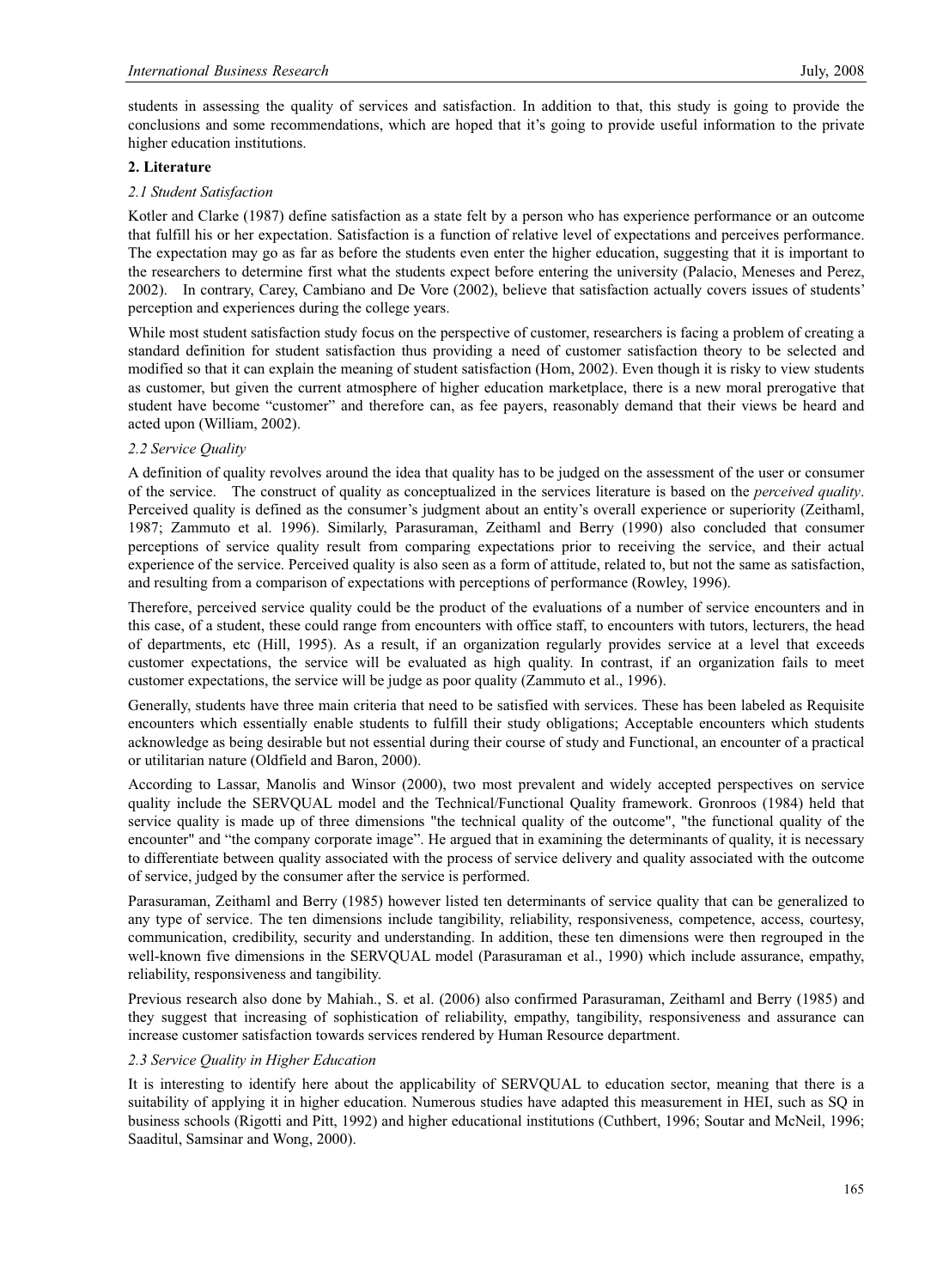In the study by Cuthbert (1996) it has been found that among the dimension in SQ, the score for tangibility (3.34) is the highest, followed by assurance (3.21), reliable (3.11), responsive (3.04) and empathy (2.58). However he added that this does not represent tangibility as a major contributor towards satisfaction of the students as he believes it is the service encounter which is the determinant factor. O'Neill and Palmer (2004) also hold the exact same idea that, although tangibility is ranked as the best in term of overall performance score, but it has been ranked as the least importance by the students compared to process and empathy. Study by Perisau and McDaniel (1997) is best described as, assurance and reliability has been identified as the most important suggesting that students are most concern with the knowledge, courtesy and ability to inspire trust and confidence which is part of the assurance dimension.

Nevertheless, there are studies that have a different opinion on the importance of tangibility dimension in service quality. Smith and Ennew (2001) outlined an interesting aspect in his research toward the SQ in higher education. He highlighted that there is difficult aspect in the choice of satisfaction perception of customer between the affective indignation and the technical functionality. For example, the particular facility consumed by the students could be judged according to how reliable they are (technical functionality) or according to their ages, appearances, courtesy and empathy (affective). The perfect reliable facility, which is not up to date, but are capable of carrying out the task, may still be negatively rated if the users expect the university to provide up to date facility. He also showed that there were specific supportive items known as peripheral aspect and the university facilities, which students consume such as cafeterias and residential accommodation that will directly and indirectly have a significant impact on the evaluation of the university. Based on the study by Umbach and Porter (2002), it also appears that the size or a number of faculties within a department in HEI is important in explaining student satisfaction.

LeBlanc and Nguyen (1997) for example stressed on the reputation as a factor, which is tied closely to management's capacity to foster an organizational climate directed at serving the needs of its customers and to the image of the HEI. It is also process-related in that, it involves an ability to inspire trust and confidence and provide personal attention to students in a professional and caring manner. In term of importance, the study has shown that perceived value is derived mainly from price/quality, a factor that is closely tied to the business school's capacity to offer sufficient services to students and convince them that they are receiving quality services in exchange for what they give by means of their tuition fees.

While Ford, Joseph and Joseph (1999) go a little bit more specific on the services in their study about service quality by comparing the importance score of service quality in higher education for the New Zealand student sample and the United States sample. They found that for the New Zealand sample, academic reputation has been ranked as the first followed by career opportunities, programme issues, cost/time, physical aspects, location and others while for the USA sample, it was found that the first rank is academic reputation, cost/time, programme issues, others, physical aspects and choice influences.

Earlier researches on service quality in higher education also often emphasized academic more than administration, concentrating on effective course delivery mechanisms and the quality of courses and teaching (Atheeyaman, 1997; Cheng and Tam, 1997; Soutar and McNeil, 1996; Griemel-Fuhrmann and Geyer, 2003). However there are also an attempt to look upon the administrative side of higher institution like the study by Kamal and Ramzi (2002), which attempt to measure student perception of registration and academic advising across different faculties and other administrative services to assure positive quality service that compliments the academic.

# *2.4 Service Quality and Students' Satisfaction*

Service Quality is commonly noted as a critical prerequisite for establishing and sustaining satisfying relationship with valued customers. In this way, the association between service quality and customer satisfaction has emerged as a topic of significant and strategic concern (Cronin and Taylor, 1992). In general, perceived service quality is an antecedent to satisfaction (Spreng and Mckoy, 1996). Thus, a proper understanding of the antecedents and determinants of customer satisfaction can be seen as to have an extraordinarily high monetary value for service organization in a competitive environment (Lassar, Manolis and Winsor, 2000).

Bigne, Moliner and Sanchez (2003) found that the overall service quality have a significant relationship with satisfaction at R= 0.66. Ham and Hayduk (2003) have confirmed that, even in the higher educational settings, there is a positive correlation between perception of service quality and student satisfaction, and analyzing upon the relationship based on each of the dimension of service quality, reliability  $(R=0.547; sig. = 0.000)$  has the strongest relationship followed by responsiveness and empathy  $(R=0.5431; sig. = 0.000)$ , assurance  $(R=0.492; sig. = 0.000)$  and tangibility  $(R=0.423; sig = 0.000)$ .

Elliot and Shin (2002) found that the highly significant variables in the model that appear to directly impact overall customer satisfaction with university performance are: (1) excellence of instruction in major (0.0522; p<0.0002), (2) able to get desired classes (0.0935; p<0.0000), (3) knowledgeable advisor (0.0517; p<0.0000), (4) knowledgeable faculty (0.0406; p<0.0094), (5) overall quality of instruction (0.0510; p<0.0000), (6) tuition paid is a worthwhile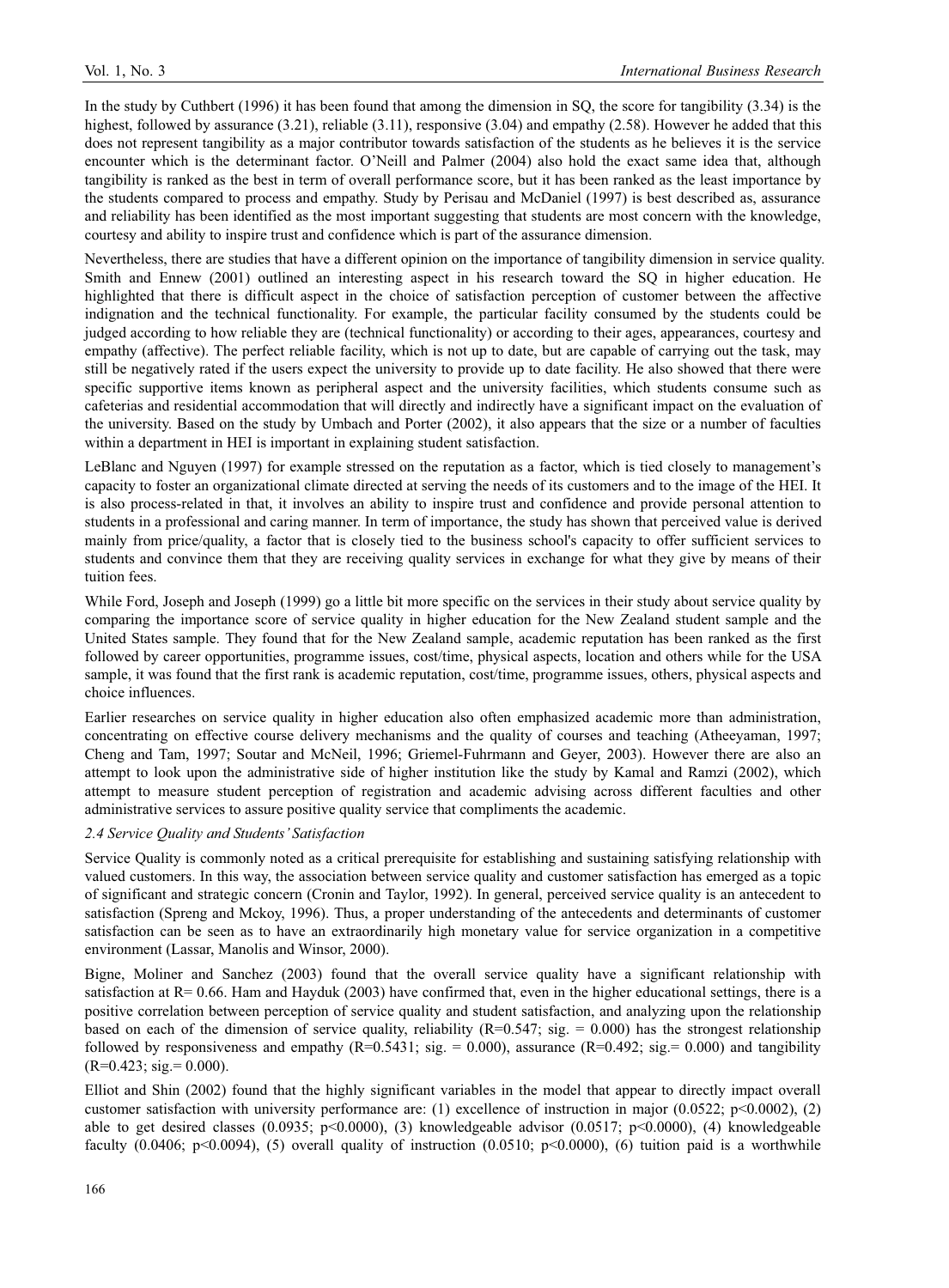investment (0.0749; p<0.0000), (7) approachable advisor (9.0631; p<0.0000), (8) safe and secure campus (0.0646; p<0.0000), (9) clear and reasonable requirements for major (0.0539; p<0.0000), (10) availability of advisor (0.0537; p<0.0000), (11) adequate computer labs (0.0631; p<0.0000), (12) fair and unbiased faculty (0.0443; p<0.0004), and (13) access to information  $(-0.367; p<0.0021)$ .

## **3. Methodology**

#### *3.1 Research Framework*

This study was adopted from Parasuraman's SERVQUAL dimensions. The dependent variable in this study is overall student satisfaction that is measured by the overall satisfaction with the HEIs. The independent variable in this study is service quality in higher education that measures the level of satisfaction with service performance. The dimensions included in this variable are tangibility, assurance, responsiveness, reliability, and empathy.

#### *3.2 Sample*

The samples in this study were bachelor degree students studying at a Private HEIs. For that purpose, directory from http://www.studymalaysia.com/jps/directori/ senarai ipts.shtml is use to identify the related private higher institutions that may serve as potential respondents. Respondent consists of Bachelor Degree students from Kuala Lumpur Infrastructure University College (KLiUC) and Kolej Universiti Teknologi dan Pengurusan Malaysia (KUTPM). We have distributed 230 questionnaires for every institution. Finally, 200 respondents completed and returned the questionnaires, which represents about 87% response rate.

## *3.3 Instrumentation*

This study used questionnaire as a medium to obtain the data needed. There are three sections in the questionnaire, consisting of Section A: Demographic factor, Section B: Measurement of Service Quality in Higher Education and Section C: Measurement of Student Satisfaction. In this section A, four question covering from the subjects of gender, age, race or ethnicity, and their semester of study. Followed by section B: service quality in higher education and section C: student satisfaction. Instrument used in this research is adapted from Parasuraman et al. (1990) with some of the items used extracted from LeBlanc and Nguyen (1997) using the five dimensions in service quality (tangibility, assurance, reliability, responsiveness and empathy) using the Likert scale from 1 for not satisfied at all to 6 for very satisfied. In measuring student satisfaction, instrument for this variable was adapted from Atheeyaman (1997). In this variable, it has six items with Likert scale ranges from 1 for much worse than expected to 6 for much better than expected.

# *3.4 Data Analysis Procedures*

The data analysis for this study conducted through 'Statistical Package for Social Science' software or SPSS version 12. The study also tested reliability of the instrument so that it enables to produce a robust and valid result.

# **4. Findings**

#### *4.1 Profiles of the respondents*

The demographic information includes the following characteristic of participants: gender, age, semester of studies and ethnicity. The demographics information is represented in Table 1.1 based on frequency distributions and percentages.

From the 200 respondents in this study, 95 (47.5%) are male and 105 (52.5%) are females. The calculated mean age of the respondents is 23 years old with the majority of the students being 22 years old (33%). Most of the respondents are in the fourth semester of their study (28%), followed by fifth semester and above (27%), second semester (20%), third semester (14.5%) and first semester (10.5%). Majority of the respondents are Malay (72 %) followed by Chinese and Indian (25 %) and other ethnicity contributing about 3 %.

## *4.2 Descriptive statistics of the variables in the model of the study*

For the dependent variable: student satisfaction contains of six items, while for the independent variable service quality, each of the dimension starting with tangibility contains 16 items, assurance 9 items, while reliability, responsiveness and empathy contains 7 items, totaling 46 items.

In Table 1.2, it shows that mean of student satisfaction was (4.17 on a 6-point scale) followed by service quality with an overall mean of 4.07 (on a 6-point scale). For each dimension, assurance scores the highest (4.44 on a 6-point scale), followed by responsiveness (4.09 on a 6-point scale), reliability (3.98 on a 6-point scale), tangibility and empathy (3.95 on a 6-point scale). The minimum score for student satisfaction is 1.00 indicating that there are students who felt that their satisfaction is much worse than expected and the maximum score is 6.00 indicating that there are some who felt that the satisfaction was much better than expected. As may seen in the Table 1.2 below, the mean for service quality is 4.07, which can be perceived as students in these higher education institutions are actually somewhat satisfied with overall service quality.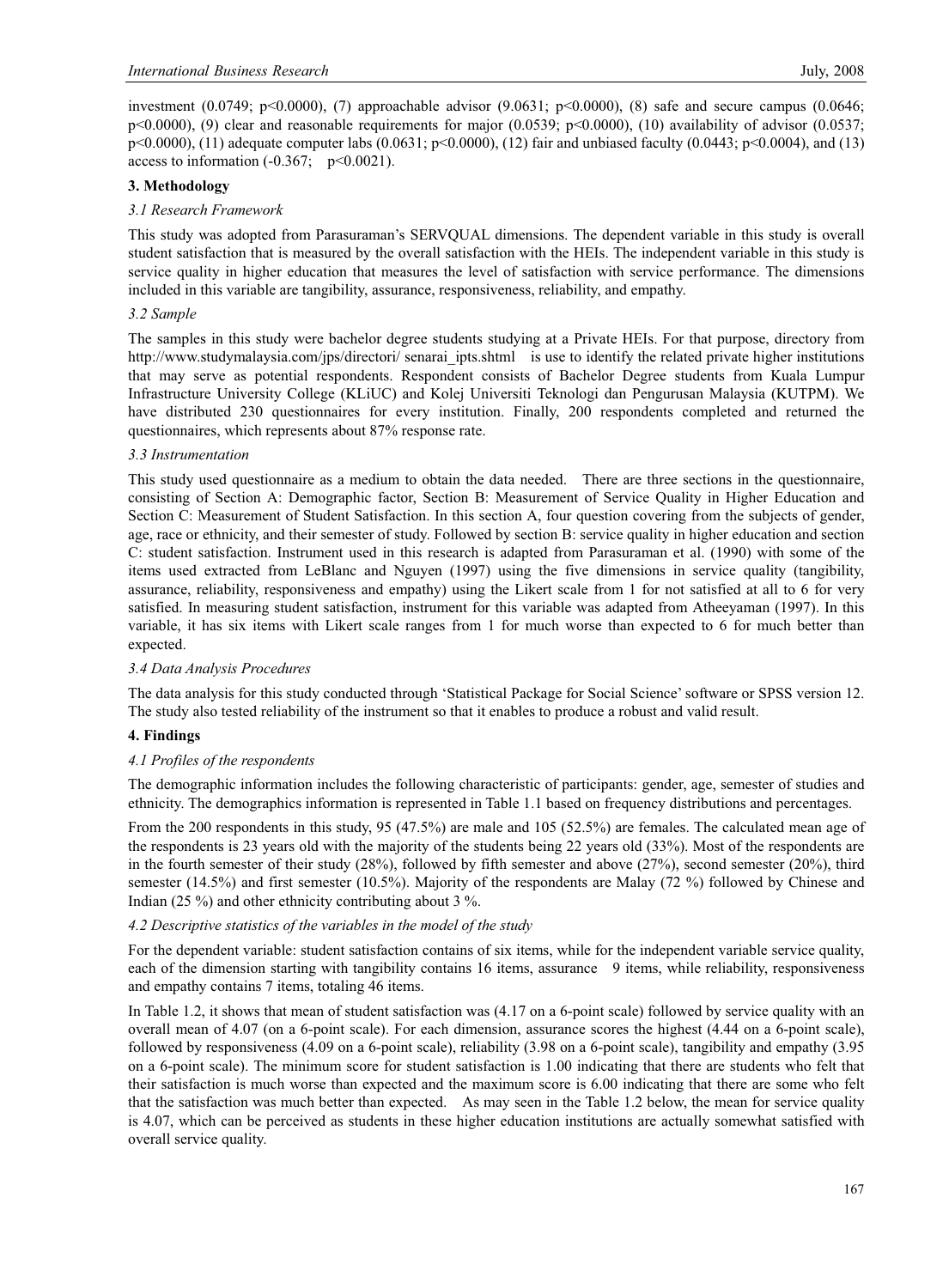In Table 1.3, it can be seen that the highest mean score for item under an independent variables was "appearance of lecturers" (mean=4.89; sd=0.87), followed by "friendly and courteous lecturers" (4.76; 1.00) and "academic credentials of lecturers" (4.77; 0.92) while the lowest score were "computers adequacy provided in the lab for students" (3.27; 1.36) and "up-to-datedness of computers" (3.38; 1.37) which mean that the lowest satisfaction toward the services was related to tangibility of services and the highest was related to assurance. However it can also be seen here tangibility item (appearance of lecturers) had the highest overall score. For the dependent variable (student satisfaction), the item "I am satisfied with my decision to attend this University" (4.32; 0.99) score the highest while "If have a choice to do it all over again, I still will enroll in this University" (3.94; 1.17) score the lowest.

#### *4.3 Reliability of the study*

Reliability coefficients of all variables included representing all dimensions for service quality presented in Table 1.4. All alpha coefficients are above 0.75. Previous research done by Mahiah., S. et al. (2006), support this study that seems this instruments quite reliable. For example tangibility dimension for this study (0.908) compared with Mahiah study (0.851), assurance is 0.887 (0.917), reliability is 0.874 (0.889), responsiveness is 0.854 (0.919) and empathy is 0.881 (0.886)

#### *4.4 Relationship between Service Quality Determinants and Students' Satisfaction*

Table 1.5 indicate that there are significant and positive relationship between tangibility, assurance, reliability, responsiveness, and empathy and overall service quality to students' satisfaction. From the output, empathy has the strongest relationship with satisfaction followed by assurance, tangibility, responsiveness and reliability. The relationship between tangibility and student satisfaction is  $r=0.568$  meaning that tangibility has a moderate relationship toward satisfaction similar with assurance (r=0.582), reliability (r=0.555) and responsiveness (r=0.556). Only empathy show a stronger relationship with satisfaction with  $r=0.640$ . The relationship between overall service quality and students' satisfaction is 0.653 meaning that the relationship is stronger than moderate. Furthermore, the results indicate that all the dimensions are highly correlated and very significant with one another. Therefore, the results proven that the service quality dimensions (tangibility, assurance, responsiveness, reliability and empathy) have a significant relationship with students' satisfaction. In fact, Mahiah., S. et al. (2006), shown that tangibility, empathy, reliability, responsiveness and assurance are highly correlated and very significant with one another.

#### *4.5 Critical factors in Service Quality*

In the Table 1.6, the results show that  $R2=0.475$  (adjusted  $R2=0.46$ ), meaning that 47.5% of the variance in students' satisfaction are explained by the five dimensions provided in the output. The F statistics produced(F=29.102) is significant at the 0.000. From this result, tangibility (unstandardized coefficients B is 0.175 at sign.  $T = 0.104$ ), responsiveness (unstandardized coefficients B is -0.004 at sign. T= 0.972), and reliability (unstandardized coefficients B is -0.151 at sign. T= 0.244) are not significantly related with satisfaction.

From the results, it is apparent that two dimensions (empathy and assurance) are consistently more significant than the other dimensions (age, tangibility, responsiveness and reliability). It mean empathy and assurance are the two critical factors that contribute most to students' satisfaction. For assurance (unstandardized coefficients B is 0.406 at sign. T= 0.001) and empathy (unstandardized coefficients B is 0.498 at sign. T=0.000) are significantly related with satisfaction.

#### **5. Discussion and Conclusion**

In this final section of the study, discussions on the important findings of the study will be reviewed in terms of its significance and support by other researches. This study attempts to examine the relationship between service quality dimensions (tangibility, responsiveness, reliability, assurance, empathy and overall service quality) and students satisfaction, and secondly to examine critical factors in service quality (tangibility, responsiveness, reliability, assurance and empathy) that contributes most to satisfaction.

## *5.1 Discussion*

The Research Question 1 (RQ1) indicates five-service quality (tangibility, responsiveness, reliability, assurance and empathy) and overall service quality has strong relationship with students' satisfaction. The result is consistent with the finding by Ham and Hayduk (2003) and Bigne et al. (2003) that found there is a positive relationship between service quality and student satisfaction. In the study, empathy  $(r=0.640)$  has the strongest relationship followed by assurance  $(r=0.582)$ , tangibility (r=0.568), responsiveness (r=0.555) and reliability (r=0.556). In addition, the relationship between overall service quality and students' satisfaction is 0.653 meaning that the relationship is stronger than moderate. Seeing that tangibility has a stronger relationship than responsiveness and reliability bring the researcher back to what Umbach and Porter (2002) have been stressing on earlier, seeing it as a compliment to the services provided in higher education in such to enhance satisfaction. Smith and Ennew (2001) also agree and the way they see it, the peripheral aspects and facilities will have a direct and indirect effect on the evaluation of higher institution. It is found that, although the dimensions in service quality are important but assurance is found to be one of the most important (Perisau and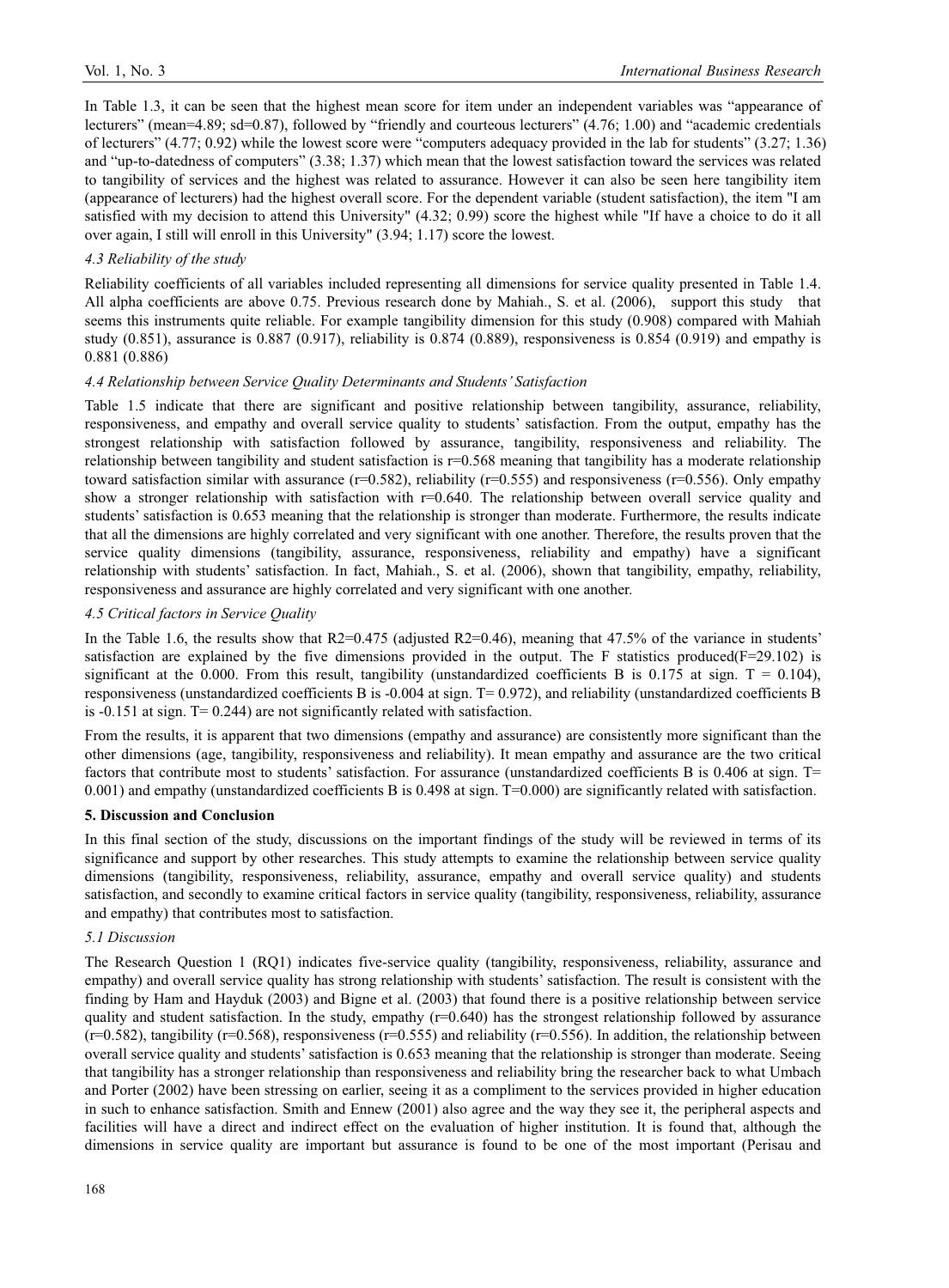McDaniel, 1997). Consistent with what has been depicted by Soutar and McNiel (2003) in their research, stating that although all dimensions is service quality are actually useful in explaining student satisfaction, but that does not mean that all dimensions are significant. It proven that assurance is one of the dimensions that are significantly related with satisfaction meaning that students in higher institution are actually concern with the knowledge, courtesy and ability to inspire trust and confidence.

Cuthbert (1996), in his study has mentioned that the most important contributor to satisfaction is actually due to the service encounter. Soutar and McNeil (1997) also conclude the same opinion by seeing it from perspective of communication. This finding corresponds with Danielson (1998) found that when students expressed satisfaction with their college experiences, these situations seem to be centered on involvement and contact with people.

By sharing the same fundamental nature, it confirmed that empathy plays a crucial and an influential role toward satisfaction because referring back to the meaning of empathy; it defined as "being able to communicate care and understanding through the interpersonal skills of the staff and student-friendly policies and procedures". O'Neill and Palmer (2004) said empathy is a dimension that is significant with satisfaction, although the strongest support for this finding is actually from Maushart (2003) as he found that when student show a high satisfaction with their college experience, it is due to the formal and informal contact with their lecturer. It is understandable to the reason why the contact with the lecturers seem to play an important role because according to Clewes (2003) the process of teaching and learning is actually the central part to students' evaluation of service quality. It could have an effect toward students' evaluation on satisfaction. In this study, the Research Question 2 (RQ 2) indicates that assurance (unstandardized coefficients B is 0.406 at sign.  $T = 0.001$  and empathy (unstandardized coefficients B is 0.498 at sign.  $T=0.000$ ) are significantly related with satisfaction are critical factors that contribute most to the satisfaction of the students.

#### *5.2 Conclusion*

From the results, it is clear that service quality has significant positive relationship with student satisfaction. Thus, it confirms what other literature try to suggest here, which is by improving service quality, it may potentially improve the students' satisfaction as well and that is the priority of the private higher institutions due to the fact that they have to compete to earn interest from the students to study there. It is important to verify here that from the regression analysis, two dimensions in service quality empathy and assurance are the most critical factor in explaining students' satisfaction. Whatever done to increase empathy and assurance in service quality therefore will help students to give better evaluation to their satisfaction.

#### *5.3 Limitation and Recommendation*

Service quality has been widely accepted as an antecedent of satisfaction and neglecting it may jeopardize the competitiveness of an organizations as satisfaction and competitiveness of a service related organizations are inter-related. For that, denying or neglecting the importance of service quality is the same like risking the continuation and the competitiveness of the institutions because by taking it into consideration service quality can actually explain almost 48% variance in satisfaction. More than that, by focusing on critical factor in service quality especially empathy and assurance mean that the institution is paving a way toward a better evaluation in satisfaction.

(1) One of the limitation in this study is to the context of respondents is very limited to only two private higher institutions that offered bachelor degree courses. As this private higher institutions do offer courses for the diploma and certificate courses, than it should be reasonable that they too are included in the future research.

(2) Further study is suggest to make a comparative study to investigate whether there are any differences in service quality and student satisfaction between public higher institutions and private higher institutions.

(3) Further study should also take serious consideration in terms of accessibility to the data collection because most of the institutions have been very reluctant in giving good cooperation. A serious preparation towards the unexpected situation is needed thus that it is in the ability researcher to face and in control of the situation.

#### **References**

Alridge, S., & Rowley, J. (2001).Conducting a withdrawal survey. *Quality in Higher Education*, 7(1), 55-63.

Atheeyaman, A. (1997) Linking student satisfaction and service quality perceptions: the case of university education. *European Journal of Marketing*, 31(7), 528-540.

Bigne, E., Moliner, M. A., & Sanchez, J. (2003). Perceived quality and satisfaction in multi service organizations: The case of Spanish public services. *The Journal of Services Marketing*, 17 (4), 420-442.

Carey, K., Cambiano, R. L. & De Vore, J. B. (2002). Student to faculty satisfaction at a Midwestern university in the United States. *HERDSA*, 93-97. Retrieved August 28<sup>th</sup> 2004, from www.ecu.edu.au/conferences/herdsa/main/papers/ref/pdf/ Carey.pdf

Cheng, Y. T., & Tam, W. M. (1997). Multi-models of quality in education. *Quality Assurance in Education*, 5(1), 22-31.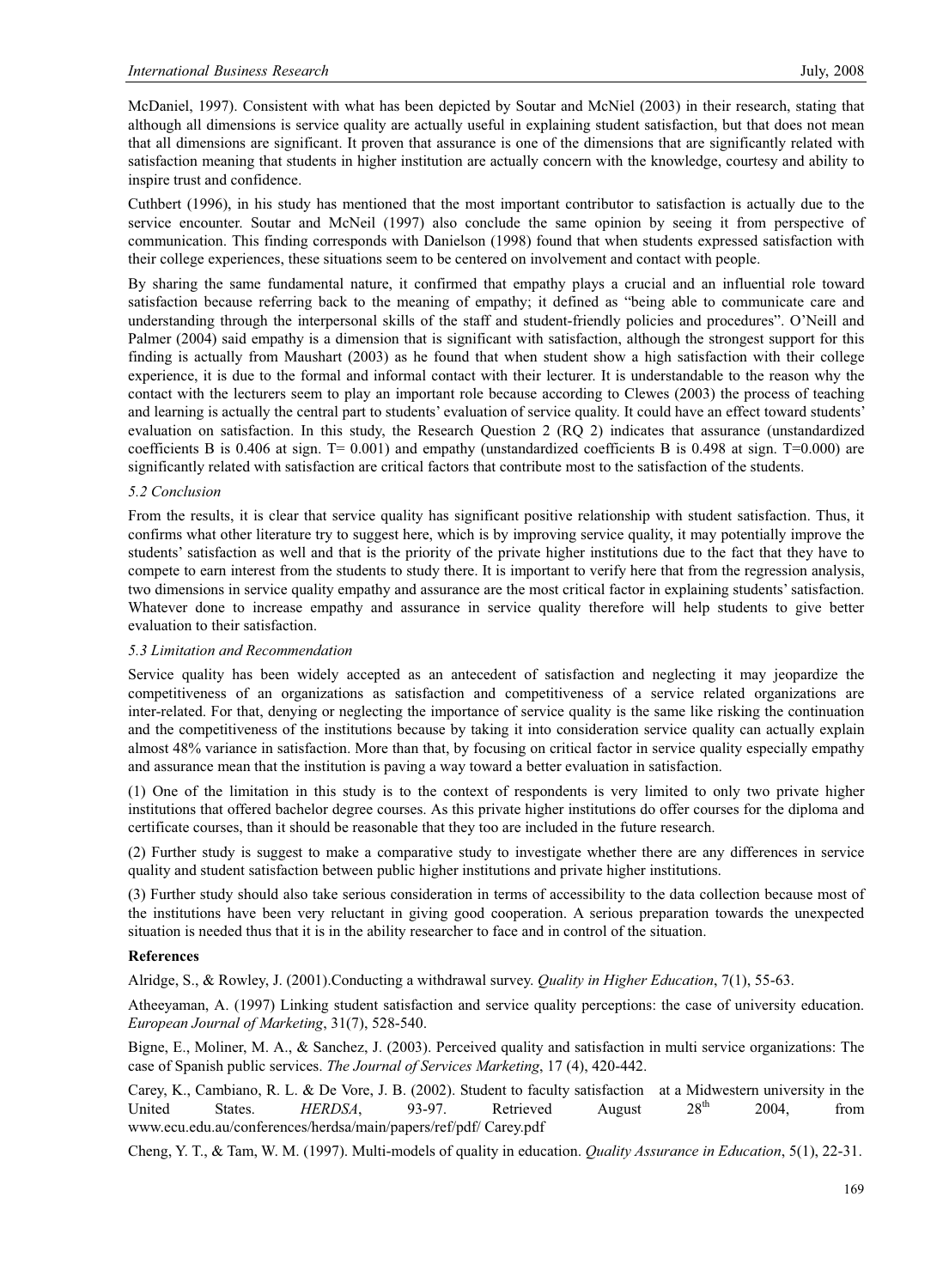Clewes, D. (2003). A Student-centred Conceptual Model of Service Quality in Higher Education. *Quality in Higher Education*, 9(1), 69-85.

Cronin, J. J. Jr., & Taylor, S. A. (1992). Measuring service quality: a re-examination and extension*. Journal of Marketing*, 56, 55-68.

Cuthbert, P. F. (1996). Managing service quality in HE: is SERVQUAL the answer? Part 2. *Managing Service Quality*, 6(3), 31-35.

Danielson, C. (1998). Is satisfying college students the same as decreasing their dissatisfaction? AIR 1998 Annual Forum Paper. Paper presented at the Annual Forum of the Association for Institutional Research (38th, Minneapolis, MN, May 17-20, 1998), US Michigan.

Elliot, K. M., & Shin, D. (2002). Student satisfaction: an alternative approach to assessing this important concept. *Journal of Higher Education Policy and Management*, 24(2), 197-209.

Ford, J. B., Joseph, M., & Joseph, B. (1999). Importance-performance analysis as a strategic tool for service marketers: the case of service quality perceptions of business students in New Zealand and the USA. *The Journal of Services Marketing*, 13(2), 171-186.

Griemel-Fuhrmann, B., & Geyer, A. (2003). Students' evaluation of teachers and instructional quality-analysis of relevant factors based on empirical evaluation research. *Assessment & Evaluation in Higher Education*, 28 (3), 229-238.

Gronroos, C. (1984). A service quality model and its marketing implications. *European Journal of Marketing*, 18(4), 36-44.

Ham, L., & Hayduk, S. (2003). Gaining competitive advantages in higher education: analyzing the gap between expectations and perceptions of service quality. *International Journal of Value-Based Management*, 16 (3), 223-242.

Hom, W. (2002). Applying Customer Satisfaction Theory to Community College Planning of of Student Services. *IJournal.* Retrieved January 7<sup>th</sup> 2004, from http://www.ijournal.us/ issue 02/ij\_issue02WillardHom\_01.htm

Iacobucci, D., Ostrom, A., & Grayson, K. (1995).Distinguishing service quality and customer satisfaction: the voice of the consumer. *Journal of Consumer Psychology*, 4(3), 277-303.

Kamal Abouchedid, & Ramzi Nasser (2002). Assuring quality service in higher education: registration and advising attitudes in a private university in Lebanon. *Quality Assurance in Education*, 10(4), 198-206.

Kanji, G. K., Abdul Malek bin A.Tambi, & Wallace, W. (1999). A comparative study of quality practices in higher education institutions in the US and Malaysia. *Total Quality Management*, 10(3), 357-371.

Kotler, P., & Clarke, R. N. (1987). *Marketing for health care organizations*. Englewood Cliffs, NJ: Prentice-Hall.

Lassar, W. M., Manolis, C., & Winsor, R. D. (2000). Service quality perspectives and satisfaction in private banking, *Journal of Service Marketing*, 14 (3), 244-271.

LeBlanc, G., & Nguyen, N. (1997). Searching for excellence in business education: an exploratory study of customer impressions of service quality. *International Journal of Educational Management*, 11(2), 72-79.

Ling, C. S. (April 09, 2003). Equal quality education' at private centers. *New Strait Time - Management Times*.

Mahiah., S., Suhaimi., S., & Ibrahim., A.(2006). Measuring the level of customer satisfaction among employees of human Resource Division. Advances in Global Business Research 2006. Vol. 3. No.1. ISSN: 1549-9332.

Maushart, J. (December 4, 2003). Study says students are satisfied with college experience. *The Daily Aztec*, San Diego State U.

Mohd Feroz Abu Bakar (19<sup>th</sup> October 2004). LAN tolak 40 program IPTS. *Berita Harian*, 3.

O'Neill, M. (2003). The influence of time on student perceptions of service quality: The need for longitudinal measures, *Journal of Educational Administration*, 41(3), 310-324.

Oldfield, B. M. & Baron, S. (2000). Students perception of service quality in a UK university business and management faculty. *Quality Assurance in Education*, 8 (2), 85-95.

O'Neill, M. A., & Palmer, A. (2004). Importance-performance analysis: a useful tool for directing continuous quality improvement in higher education. *Quality Assurance in Education*, 12(1), 39-52.

Palacio, A. B., Meneses, G. D. & Perez, P. J. P. (2002).The configuration of the university image and its relationship with the satisfaction of students. *Journal of Educational Administration*, 40(5), 486-505.

Parasuraman, A., Zeithaml, V. A., & Berry, L. L (1996). The behavioral consequences of service quality. *Journal of Marketing,* 60(2), 31-46.

Parasuraman, A., Zeithaml, V. A. & Berry, L. L. (1990). Five imperatives for improving service quality. *Sloan*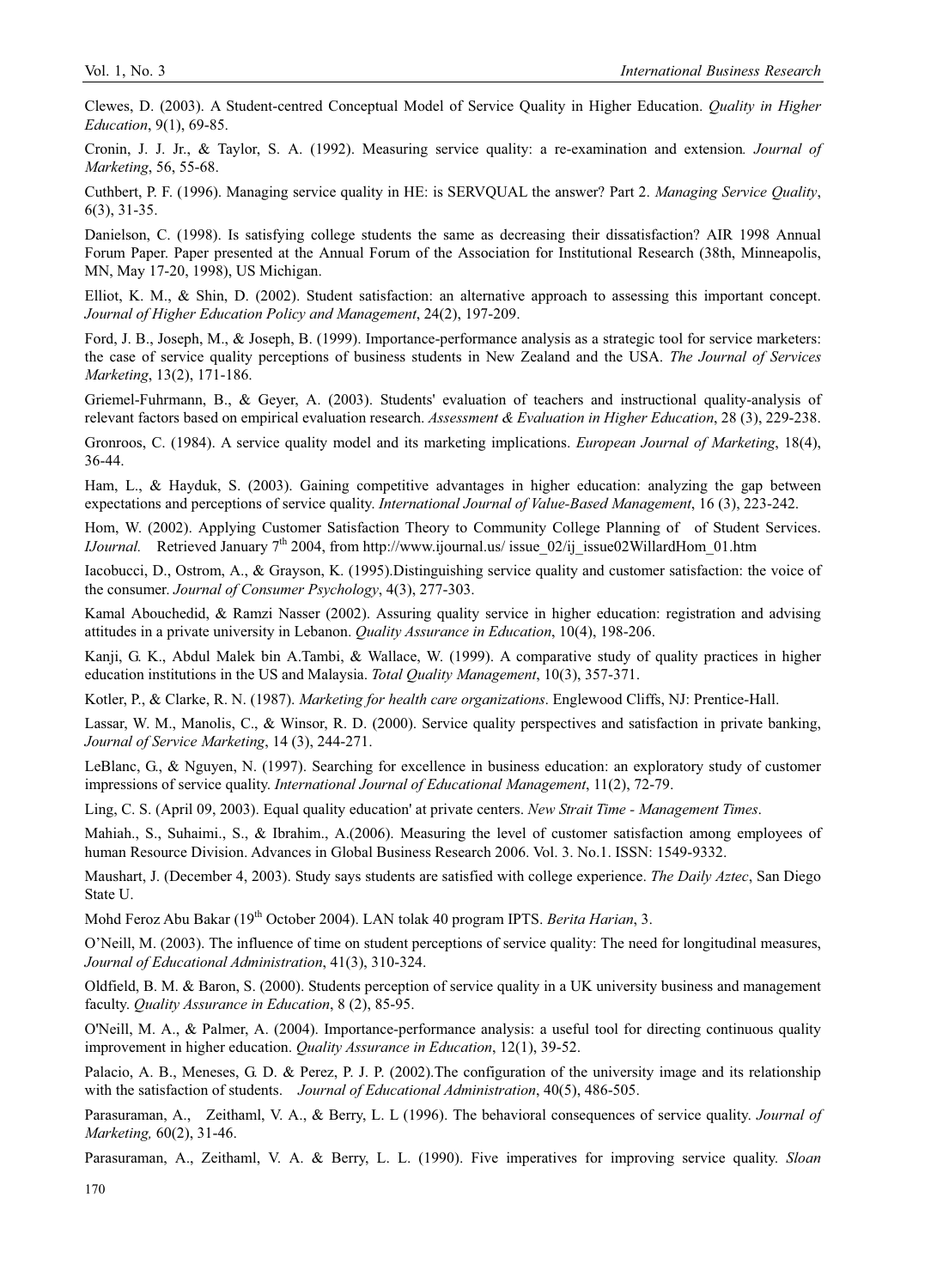*Management Review*, 29-38.

Parasuraman, A., Zeithaml, V. A., & Berry, L. L. (1985). A conceptual model of service quality and its implications for future research. *Journal of Marketing*, 49, 41-50.

Parasuraman, A., Zeithaml, V., & Berry, L. (1988). SERVQUAL: a multiple item scale for measuring consumer perceptions of service quality. *Journal of Retailing*, 6(1), 12-36.

Perisau S. E., & McDaniel, J. R. (1996). Assessing service quality in schools of business. *International Journal of Quality and Reliability Management*, 14(3), 204-218.

Rajah, D., & Nadarajah, V. (August 8th, 2000). Go for quality: Musa suggests methods for varsities to improve, *New Strait Time*, 1.

Rowley, J. E. (1996).Customer compatibility management: an alternative perspective on student-to-student support in higher education. *International Journal of Educational Management*, 10(4), 15-20.

Saaditul Ibrahim, Shamsinar Md SIdin & Wong Chee Meng (2000). Customer satisfaction towards service quality of higher education in Malaysia. *Seminar FEP 2000 Pulau Pinang*, 20 - 23 October 2000. Retrieved November 9<sup>th</sup>, 2004, from http://www.econ.upm.edu.my/ repport/mgm11b.html.

Sekaran, U. (1992). *Research method for business: A skill building approach*. New York: John Wiley & Sons Inc.

Smith, R. & Ennew, C. (2001, January). Service quality and its impact on word of mouth communication in higher education. Online: http://www.unim. nottingham.ac.uk /dbm/papers/ 2001-01.pdf. on 15<sup>th</sup> September 2004.

Solomon, M. R. (1996). *Consumer behavior*. Englewood Cliffs, NJ: Prentice-Hall.

Soutar, G. & McNeil, M. (1996). measuring service quality in a tertiary institution. *Journal of Educational Administration*, 34(1), 72-82.

Spreng, R. A. & Mackoy, R. D. (1996). An empirical examination of a model of perceived service quality and satisfaction, *Journal of Retailing*, 72(2), 52-64.

Teo, C. L. (October 21<sup>st</sup> 2001). Realities of private institution. *New Strait Time*, 4.

Umbach, P. D. & Porter, S. R. (2002). How do academic departments impact student satisfaction? Understanding the contextual effects of departments. *Research in Higher Education*, 43(2), 209 – 234.

Unprofessional College. (2004, November 1st). *Harian Metro*, 11.

We won't compromise on quality of private higher education, says Hon. (April 02<sup>nd</sup>, 2001). *New Strait Time*, 4.

William, J. (2002). The student satisfaction approach: student feedback and its potential role in quality assessment and enhancement. *24th EAIR Forum*, Prague, 8-11 September.

Zammuto, R. F., Keaveney, S. M. & O'connor, E. J. (1996). Rethinking student services: assessing and improving service quality. *Journal of Marketing in Higher Education*, 7(1), 45-69.

Zeithaml, V. (1987). *Defining and relating price, perceived quality and perceived value*. Cambridge, MA: Marketing Science Institute.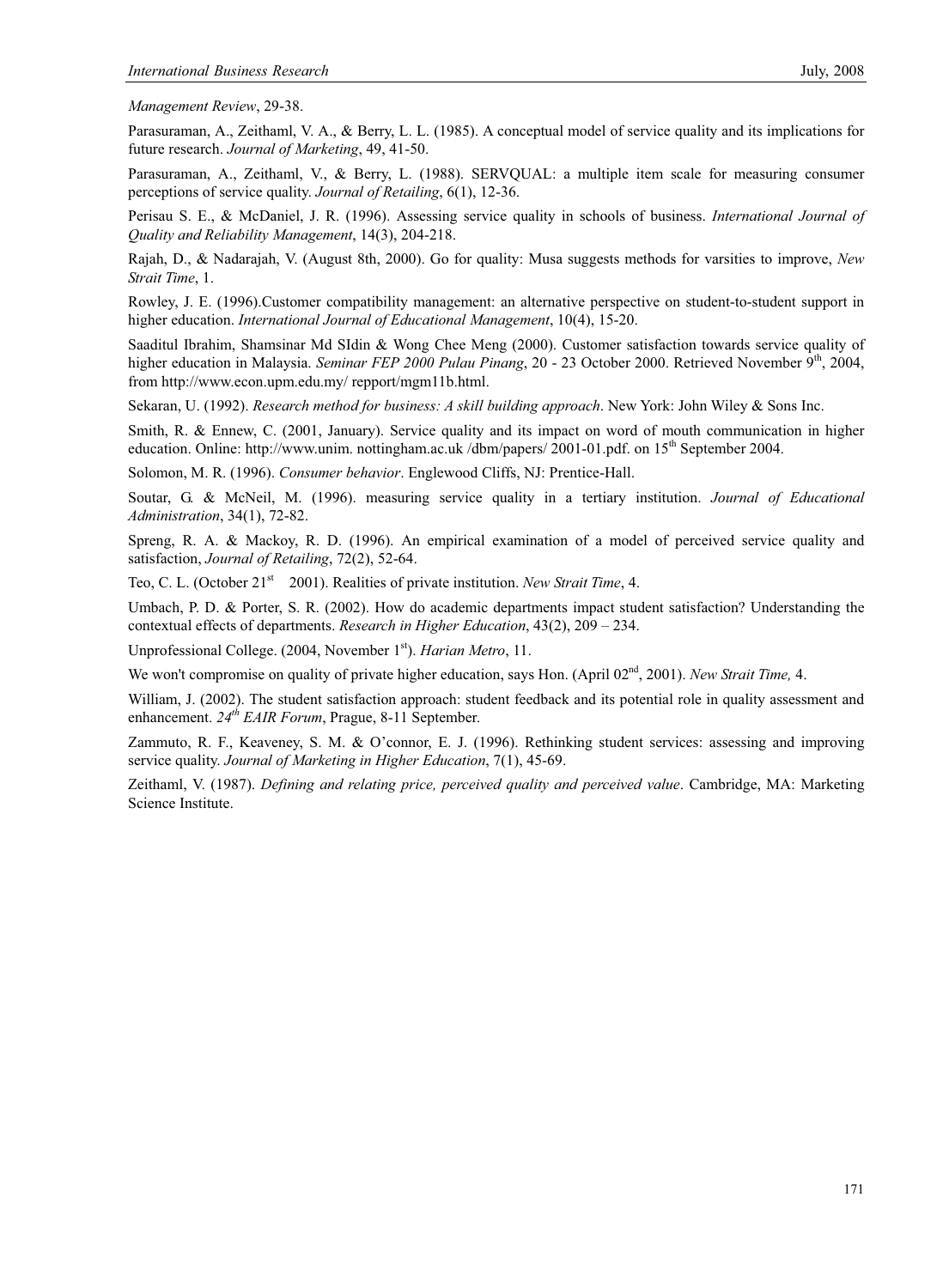| Variables              | Frequency (n)  | Percentage $(\% )$ |
|------------------------|----------------|--------------------|
| Gender                 |                |                    |
| Male                   | 95             | 47.5%              |
| Female                 | 105            | 52.5%              |
| Age                    |                |                    |
| 21                     | 40             | 20.0%              |
| 22                     | 66             | 33.0%              |
| 23                     | 63             | 31.5%              |
| 24                     | 20             | $10.0\%$           |
| 25                     | 6              | $3.0\%$            |
| 26                     | $\overline{2}$ | 1.0%               |
| 28                     | $\overline{2}$ | 1.0%               |
| 29                     | $\mathbf{1}$   | 0.5%               |
| Mean age<br>$= 22.54$  |                |                    |
| Ethnicity              |                |                    |
| Malay                  | 144            | 72.0%              |
| Chinese                | 25             | 12.5%              |
| Indian                 | 25             | 12.5%              |
| Others                 | 6              | 3.0%               |
| Semester               |                |                    |
| <b>First Semester</b>  | 21             | 10.5%              |
| <b>Second Semester</b> | 40             | 20.0%              |
| Third Semester         | 29             | 14.5%              |
| Fourth Semester        | 56             | 28.0%              |
| Fifth and Above        | 54             | 27.0%              |

Table 1.1 Profile of Respondents

Table 1.2 Descriptive Statistics of Measures

| Variable Type   | Variable Name                  | N   | of<br>No.<br>item | Minimum<br>Score | Maximum<br>Score | Study<br>Actual<br>Means |
|-----------------|--------------------------------|-----|-------------------|------------------|------------------|--------------------------|
| Dependent Y     | <b>Student Satisfaction</b>    | 200 | 6                 | 1.00             | 6.00             | 4.17                     |
| Independent     |                                |     |                   |                  |                  |                          |
| Service Quality |                                |     |                   |                  |                  |                          |
| X1              | Tangibility                    | 200 | 16                | 2.25             | 6.00             | 3.95                     |
| X2              | Assurance                      | 200 | 9                 | 1.25             | 6.00             | 4.44                     |
| X <sub>3</sub>  | Reliability                    | 200 | 7                 | 1.43             | 6.00             | 3.98                     |
| X <sub>4</sub>  | Responsiveness                 | 200 | 7                 | 1.43             | 6.00             | 4.09                     |
| X <sub>5</sub>  | Empathy                        | 200 | 7                 | 1.71             | 6.00             | 3.95                     |
|                 | <b>Overall Service Quality</b> |     | 46                | 2.16             | 5.98             | 4.07                     |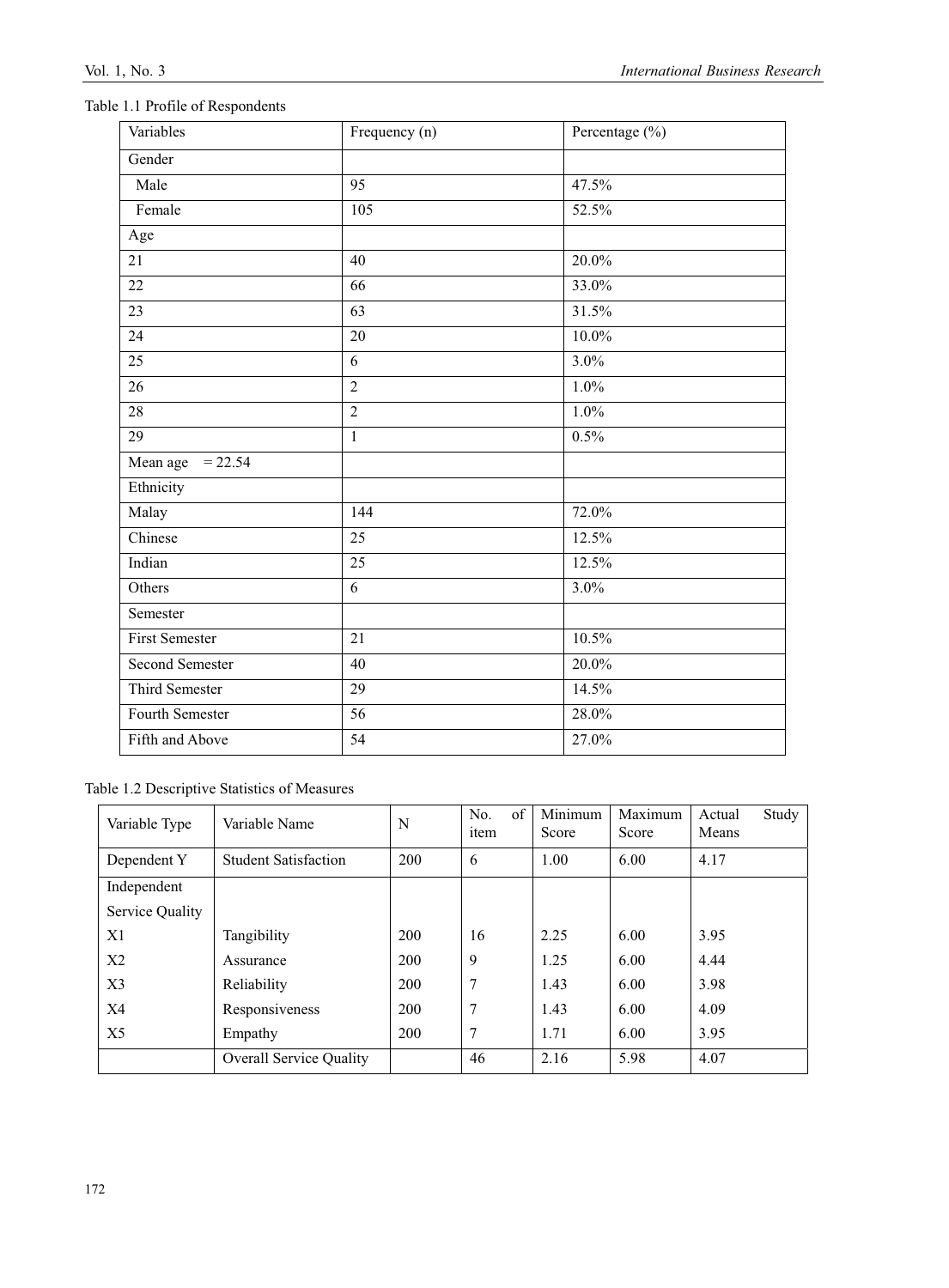|                | Question                                                                             | Mean   | Standard<br>Deviation |
|----------------|--------------------------------------------------------------------------------------|--------|-----------------------|
|                | Service Quality (Independent Variable)                                               |        |                       |
|                | Tangibility                                                                          |        |                       |
| $\mathbf{1}$   | Appearance of Lecturers                                                              | 4.8850 | 0.87499               |
| $\overline{2}$ | Layout of classrooms                                                                 | 4.1300 | 1.13115               |
| $\overline{3}$ | Lighting in classrooms                                                               | 4.5450 | 0.93399               |
| $\overline{4}$ | Appearance of building and grounds                                                   | 4.0452 | 1.11598               |
| 5              | Overall cleanliness                                                                  | 3.7186 | 1.17688               |
| 6              | Degree to which classrooms and study rooms are comfortable                           | 4.0150 | 1.06322               |
| 7              | Decoration and atmosphere                                                            | 3.8700 | 1.13558               |
| 8              | Appearance of personnel                                                              | 4.2350 | 1.12521               |
| 9              | Available of parking                                                                 | 3.6566 | 1.38638               |
| 10             | The degree to which curriculum is up to date                                         | 4.1005 | 1.04927               |
| 11             | Number of courses offered                                                            | 4.3131 | 0.94677               |
| 12             | Computers adequacy provided in the lab for students                                  | 3.2650 | 1.36163               |
| 13             | 'Up-to-datedness' of computers                                                       | 3.3800 | 1.36562               |
| 14             | 'Up-to-datedness' of software used in computers                                      | 3.4824 | 1.26269               |
| 15             | Access to the Internet/e-mail                                                        | 3.5550 | 1.23475               |
| 16             | The organizational culture, belief and value in this university                      | 4.0408 | 1.03694               |
|                | Assurance                                                                            |        |                       |
| 17             | Friendly and courteous university staffs                                             | 4.1809 | 1.11348               |
| 18             | Friendly and courteous lecturers                                                     | 4.7626 | 1.00719               |
| 19             | Lecturers research efficiency/productivity                                           | 4.5900 | 0.88647               |
| 20             | Academic credentials of lecturers                                                    | 4.7700 | 0.92269               |
| 21             | Lecturers are innovative and agents of change                                        | 4.5377 | 0.90305               |
| 22             | The degree to which university involve with the community                            | 4.2727 | 0.90305               |
| 23             | University's staffs knowledge on rules and procedures                                | 4.3266 | 0.98926               |
| 24             | Security measures at your university                                                 | 4.1364 | 1.05993               |
| 25             | Communication skills: courses are well taught by the lecturers in this<br>university | 4.4400 | 0.86611               |
|                | Reliability                                                                          |        |                       |
| 26             | Registration is timely and error-free                                                | 3.5228 | 1.27204               |
| 27             | This university keeps its records accurately                                         | 3.8878 | 1.16692               |
| 28             | The general reliability of lecturers ie. keeps time/don't cancel classes             | 4.3550 | 1.06991               |
| 29             | Staff sincere interest in solving student's problem                                  | 3.9000 | 1.30326               |
| 30             | This university provides its services at a time it promises to do so                 | 3.8100 | 1.03889               |
| 31             | Teaching capability of lecturers/proficiency                                         | 4.3150 | 0.96978               |
| 32             | Lecturers sincere interest in solving student's problem                              | 4.1106 | 1.09075               |
|                | Responsiveness                                                                       |        |                       |
| 33             | Availability of personnel to assist you                                              | 3.9850 | 1.07730               |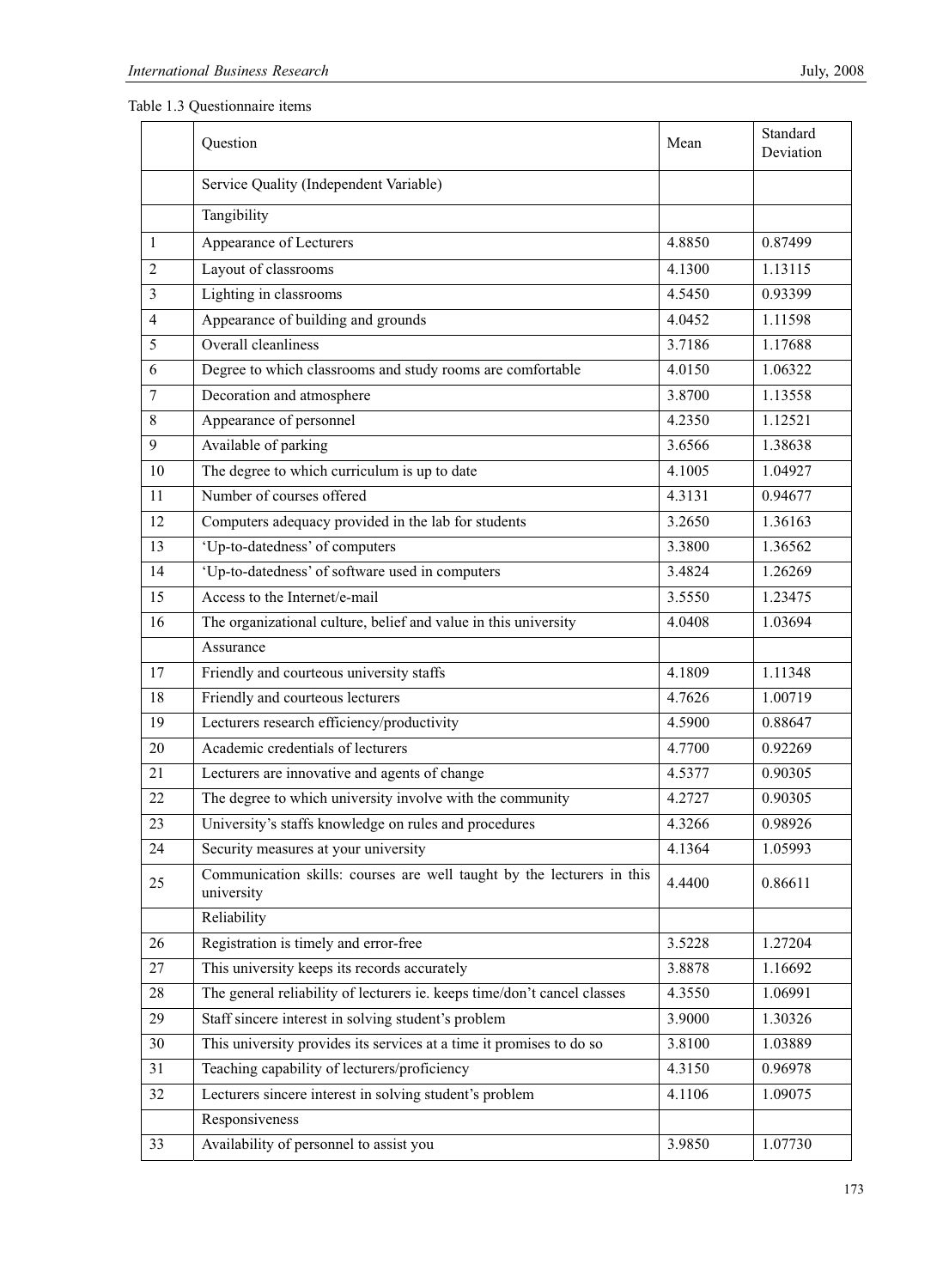| 34             | Availability of lecturers to assist you                                                  | 4.5381 | 0.97144 |
|----------------|------------------------------------------------------------------------------------------|--------|---------|
| 35             | Lecturers capacity to solve problems when they arise                                     | 4.4600 | 1.07899 |
| 36             | Staffs capacity to solve problems when they arise                                        | 4.0253 | 1.11945 |
| 37             | I seldom get the "run-around" when seeking information on this<br>University             | 3.9250 | 1.18168 |
| 38             | Channels for expressing student complaints are readily available                         | 3.8300 | 1.11684 |
| 39             | Queries are dealt with efficiently and promptly                                          | 3.8593 | 1.26742 |
|                | Empathy                                                                                  |        |         |
| 40             | Administration has students' best interest at heart                                      | 3.7850 | 1.18990 |
| 41             | Access to computer facilities is accommodate with students' convenient                   | 3.7300 | 1.22253 |
| 42             | Access to study rooms is accommodate with students' convenient                           | 3.9500 | 1.14633 |
| 43             | Staff are willing to give students individual attention                                  | 3.8200 | 1.11075 |
| 44             | The extent to which lecturers are sympathetic and supportive to the<br>needs of students | 4.4322 | 0.87281 |
| 45             | Opening hour of computer rooms to the students                                           | 3.8550 | 1.25773 |
| 46             | University are fair and unbiased in their treatment of individuals students              | 4.0500 | 1.11522 |
|                | <b>Student Satisfaction (Dependent Variable)</b>                                         |        |         |
| $\mathbf{1}$   | I am satisfied with my decision to attend this University                                | 4.3166 | 0.99254 |
| $\overline{2}$ | If have a choice to do it all over again, I still will enroll in this University         | 3.9397 | 1.17051 |
| 3              | My choice to enroll in this University is a wise one                                     | 4.1350 | 1.04990 |
| $\overline{4}$ | I am happy on my decision to enroll in this University                                   | 4.2400 | 1.03817 |
| 5              | I did the right decision when I decided to enroll in this University                     | 4.1750 | 1.08641 |
| 6              | I am happy that I enrolled in this University                                            | 4.2100 | 1.09172 |

# Table 1.4 Reliability Results

| Variable Type   | Variable Name               | No. of item | Actual Test $(\alpha)$ | Mahiah. S. |
|-----------------|-----------------------------|-------------|------------------------|------------|
| Dependent       | <b>Student Satisfaction</b> | 6           | 0.938                  |            |
| Y               |                             |             |                        |            |
| Independent     |                             |             |                        |            |
| Service Quality |                             |             |                        |            |
| X1              | Tangibility                 | 16          | 0.908                  | 0.851      |
| X2              | Assurance                   | 9           | 0.887                  | 0.917      |
| X <sub>3</sub>  | Reliability                 | 7           | 0.874                  | 0.889      |
| X4              | Responsiveness              | 7           | 0.854                  | 0.919      |
| X5              | Empathy                     | 7           | 0.881                  | 0.886      |